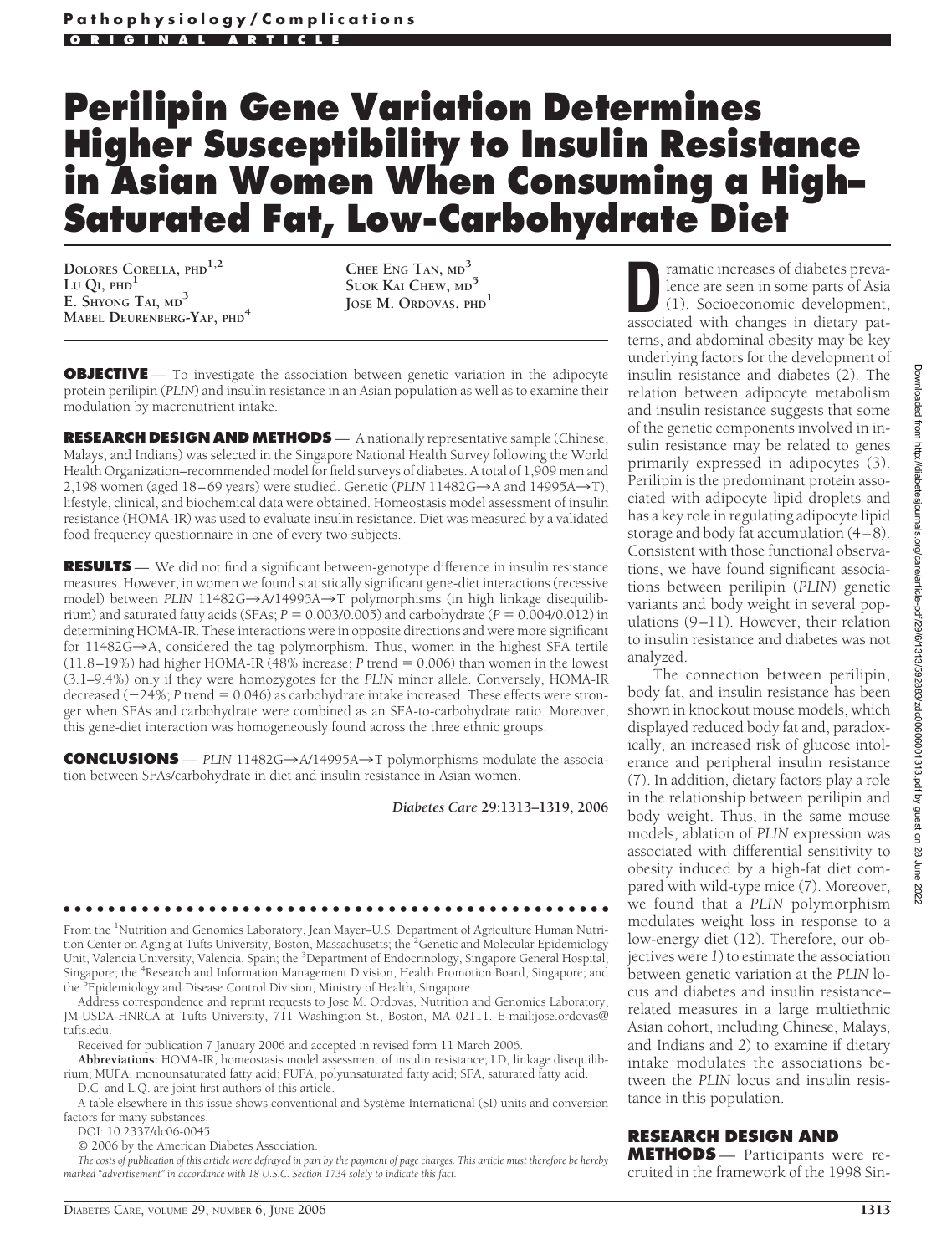#### **PLIN***, diet, and insulin resistance in Asian women*

gapore National Health Survey. The detailed methodology of this survey of a nationally representative sample has been described elsewhere (13). Briefly, the survey protocol was based on the World Health Organization–recommended model for field surveys of diabetes. A stratified and systematic sampling was used to select individuals aged 18–69 years from the National Database on Dwellings, with oversampling of the minority groups (Malays and Indians) to ensure that prevalence estimates were reliable. The ethnic composition of the sample was 64% Chinese, 21% Malays, and 15% Asian Indians and included 4,723 individuals. The study was approved by the Ministry of Health in Singapore, and informed consent was obtained from all participants. We included in our analyses 4,107 subjects (1,909 men and 2,198 women) who had DNA and *PLIN*genotypes successfully determined. Demographic, clinical, biochemical, genetic, and lifestyle data (alcohol and tobacco consumption and physical activity) were obtained in all these participants as previously reported (11,13). There were no differences in these variables between participants and subjects in which genetic analysis was not available.

## Dietary intake

A previously validated food frequency questionnaire (14) was administered to a systematic random sample of the 4,723 participants (1 in 2). This random sample did not differ in any characteristic from the initial sample. A list of 159 individual food items grouped into 23 main food types and 25 subfood types were included in this questionnaire. Each food group was carefully considered for ensuring the representatives of listed foods in the three ethnic groups. Nutrient contents were estimated using the food composition database of the Singapore Ministry of Health. Energy intake, carbohydrate, proteins, total fat, saturated fatty acids (SFAs), monounsaturated fatty acids (MUFAs), and polyunsaturated fatty acids (PUFAs) were computed. To avoid the potential bias caused by the change in habitual dietary patterns in diabetic subjects who know their disease, diet was only analyzed in subjects who initially did not have diagnosis of diabetes. The gene-diet interaction analysis was carried out in 2,154 participants (1,001 men and 1,153 women).

#### Anthropometrical and biochemical measurements

Weight, height, total cholesterol, and triglycerides were determined as previously described(11,13).Fastingglucose(Boehringer Manheim, Mannheim, Germany) and fasting insulin (immunoassay using an Abbott AxSYM; Abbott Laboratories, Chicago, IL) were determined in all participants (13). After the fasting sample collection, a 75-g oral glucose tolerance test was taken for all subjects except diabetic subjects on medication ( $n = 3,884$ ). A total of 75 g glucose dissolved in 250 ml of water was ingested. After 2 h, a second blood sample was obtained, and glucose (2-h glucose) and insulin (2-h insulin) were measured. Insulin resistance (fasting glucose  $\times$  fasting insulin/22.5) was calculated using the homeostasis model assessment of insulin resistance (HOMA-IR) method (15). Initially, previously diagnosed diabetes was assessed by questionnaire. In addition, following biochemical determinations, subjects with fasting glu- $\cos \epsilon \ge 7.0$  mmol/l or 2-h glucose  $\ge 11.1$ mmol/l were also classified as having diabetes (16).

## Genotyping

DNA was isolated from blood, and, based on our previous results, two common *PLIN* polymorphisms (*PLIN*  $11482G \rightarrow A$ and *PLIN*  $14995A \rightarrow T$ ) were determined by multiplex PCR on an ABI Prism 3100 genetic analyzer using Genotyper Version 3.7 (Applied Biosystems, Foster City, CA) as previously described (11).

# Statistical analyses

A general inheritance model was fitted and a recessive model was finally used based on observed effects. Multiple linear regression models with interaction terms were used to analyze the associations and interactions between genotypes and insulin resistance. Estimated means were adjusted for age, BMI, ethnicity, smoking, alcohol consumption, and exercise. Additional adjustment for energy intake and other macronutrients (total fat or carbohydrate) was included in the dietary analysis as indicated. Dietary fat (total, SFAs, MUFAs, or PUFAs) and carbohydrate intake were first treated as categorical according to the population tertiles. In addition, the SFA-to-carbohydrate ratio was computed as continuous. Logarithm transformation was done for fasting glucose, fasting insulin, 2-h glucose, 2-h insulin, and HOMA-IR before statistical testing to improve the normality. SAS

(Version 8.0 for Windows) was used to analyze data. Hardy-Weinberg equilibrium, linkage disequilibrium (LD), and haplotype analyses were carried out using the HelixTree program. Haplotypes were inferred for each individual, and combined haplotypes in a recessive model were also considered.

**RESULTS** — General characteristics of participants ( $n = 4,107$ ) by sex and ethnic group (2,763 Chinese, 746 Malays, and 598 Asian Indians) are presented in Table 1. Initially, 147 subjects (77 men and 70 women) were previously diagnosed as having diabetes. From those, 133 were on diabetes medication. Biochemical data (fasting glucose and 2-h glucose) obtained during the study revealed that 245 subjects (105 men and 140 women) could be adjudicated as newly diagnosed diabetic subjects. Thus, 392 participants (182 men and 210 women) were finally classified as diabetic subjects. Both *PLIN* genotypes were in Hardy-Weinberg equilibrium. Frequencies of the variant alleles were lower in Asian Indians than in the other groups. There was strong (D' = 0.80,  $r^2 = 0.77$ *P* 0.0001) pairwise LD between *PLIN*  $11482G \rightarrow A$  and *PLIN* 14995A $\rightarrow$ T across all three ethnic groups.

## Gene-phenotype associations

We first examined the association between *PLIN* 11482G $\rightarrow$ A and 14995A $\rightarrow$ T polymorphisms and diabetes (previously reported and newly diagnosed, *n* 392) in the 4,017 participants. We did not find any significant association between these polymorphisms and diabetes (results not shown) or with insulin resistance–related measures (fasting glucose, 2-h glucose, fasting insulin, 2-h insulin, and HOMA-IR) in any ethnic group or sex. As both polymorphisms were in strong LD and yielded similar results, we only show data for the *PLIN*  $11482G \rightarrow A$ (Table 2). Haplotype analysis did not change the statistical significance of results (not shown).

## Gene-diet interaction in determining insulin resistance

We then analyzed whether macronutrient intake modulates the association between *PLIN* polymorphisms and insulin resistance–related measures in one in every two participants. Subjects with known diabetes were excluded to remove the influence of previously diagnosed disease on dietary patterns. We did not find signifi-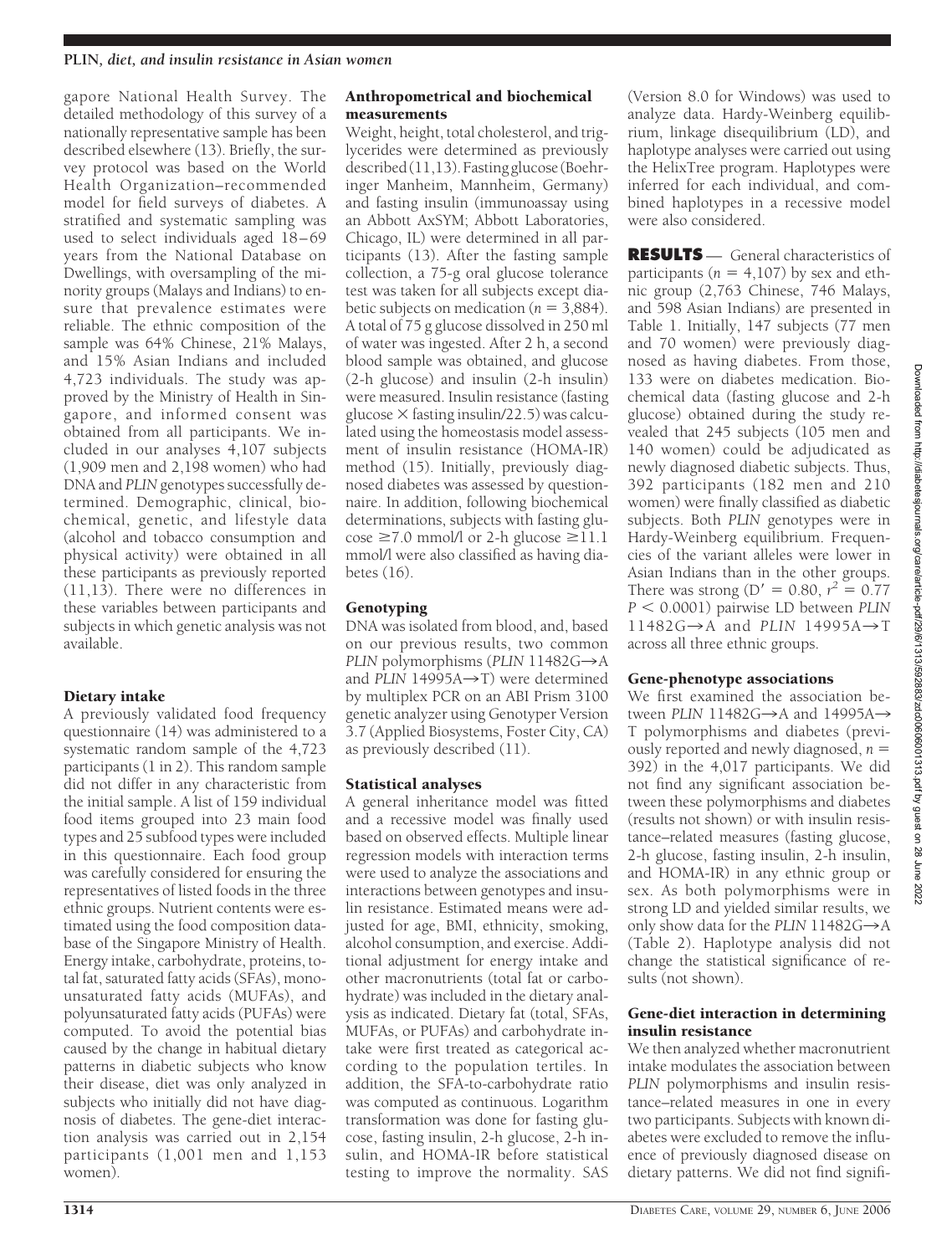|                                      | Chinese         | Malay           | Indian          |
|--------------------------------------|-----------------|-----------------|-----------------|
| Men                                  |                 |                 |                 |
| $\mathfrak n$                        | 1,263           | 360             | 286             |
| Age (years)                          | $38.2 \pm 12.3$ | $39.6 \pm 12.7$ | $41.3 \pm 12.1$ |
| BMI $(kg/m2)$                        | $23.5 \pm 3.7$  | $24.7 \pm 4.0$  | $24.6 \pm 4.0$  |
| Total cholesterol (mmol/l)           | $5.52 \pm 1.04$ | $5.88 \pm 1.13$ | $5.72 \pm 1.17$ |
| Triglycerides (mmol//l)              | $1.69 \pm 1.55$ | $2.00 \pm 1.59$ | $2.08 \pm 1.78$ |
| Current smoker (%)                   | 298 (23.4)      | 162(45.0)       | 87 (30.4)       |
| Alcohol user (%)                     | 749 (59.3)      | 44 (12.2)       | 149(52.1)       |
| Diabetes (%)*                        |                 |                 |                 |
| Previously diagnosed subjects        | 38 (3.0)        | 15(4.2)         | 24(8.4)         |
| Total (newly diagnosed and<br>known) | 91(7.2)         | 39 (10.9)       | 52 (18.2)       |
| PLIN polymorphisms                   |                 |                 |                 |
| 11482G→A (A allele frequency)        | 0.42            | 0.43            | $0.31\dagger$   |
| 14995A→T (T allele frequency)        | 0.44            | 0.44            | $0.34\dagger$   |
| Dietary intake‡                      |                 |                 |                 |
| Total fat (% energy)                 | $26.6 \pm 5.3$  | $28.1 \pm 6.8$  | $27.5 \pm 5.5$  |
| SFAs (% energy)                      | $10.5 \pm 2.5$  | $12.1 \pm 3.6$  | $11.4 \pm 3.0$  |
| PUFAs (% energy)                     | $4.9 \pm 1.7$   | $4.5 \pm 1.8$   | $5.5 \pm 2.2$   |
| MUFAs (% energy)                     | $9.3 \pm 2.3$   | $9.2 \pm 2.7$   | $8.3 \pm 2.3$   |
| Carbohydrate (% energy)              | $60.0 \pm 6.3$  | $59.9 \pm 7.5$  | $60.6 \pm 6.2$  |
| Women                                |                 |                 |                 |
| n                                    | 1,500           | 386             | 312             |
| Age (years)                          | $37.8 \pm 12.2$ | $38.4 \pm 12.7$ | $40.0 \pm 12.1$ |
| BMI (kg/m <sup>2</sup> )             | $22.1 \pm 3.6$  | $26.3 \pm 5.6$  | $25.6 \pm 5.0$  |
| Total cholesterol (mmol/l)           | $5.33 \pm 1.05$ | $5.73 \pm 1.17$ | $5.33 \pm 1.03$ |
| Triglycerides (mmol//l)              | $1.16 \pm 0.75$ | $1.39 \pm 0.88$ | $1.33 \pm 0.68$ |
| Current smoker (%)                   | 45(3.0)         | 15(3.8)         | 1(0.3)          |
| Alcohol user (%)                     | 494 (32.9)      | 12(3.1)         | 55 (17.6)       |
| Diabetes $(\%)^*$                    |                 |                 |                 |
| Previously diagnosed subjects        | 26(1.7)         | 22(5.7)         | 22(7.1)         |
| Total (newly diagnosed and<br>known) | 99(6.6)         | 57(14.8)        | 54 (17.4)       |
| PLIN polymorphisms                   |                 |                 |                 |
| 11482G→A (A allele frequency)        | 0.41            | 0.45            | $0.34\dagger$   |
| 14995A→T (T allele frequency)        | 0.44            | 0.45            | $0.38\dagger$   |
| Dietary intake‡                      |                 |                 |                 |
| Total fat (% energy)                 | $26.9 \pm 5.4$  | $27.8 \pm 5.2$  | $28.5 \pm 5.8$  |
| SFAs (% energy)                      | $10.1 \pm 2.5$  | $11.5 \pm 2.8$  | $11.7 \pm 3.0$  |
| PUFAs (% energy)                     | $5.6 \pm 2.2$   | $5.2 \pm 2.2$   | $6.3 \pm 3.0$   |
| MUFAs (% energy)                     | $9.3 \pm 2.4$   | $9.1 \pm 2.4$   | $8.2 \pm 2.3$   |
| Carbohydrate (% energy)              | $59.1 \pm 6.4$  | $59.2 \pm 5.8$  | $59.4 \pm 6.2$  |

Data are means  $\pm$  SD for continuous variables or *n* cases (% prevalence) for categorical variables. \*Prevalence of diabetes was estimated considering both known diabetes and newly diagnosed diabetes according to the biochemical analysis. †Frequencies for the minor alleles were statistically lower (*P* 0.01) in Indians than in Chinese or Malays. No statistically significant differences were found between Chinese and Malays. Haplotype frequencies for the whole population were 0.53 GA, 0.35 AT, 0.07 GT, and 0.04 AA. ‡Diet was determined in a systematically selected (one in every two) random sample of the initial participants. After additional exclusion of 73 previously diagnosed diabetic subjects, the final number was 2,154 participants.

cant gene–by–ethnic group interactions, and the analyses were done including all the three ethnic groups. Conversely, we found significant interaction with sex, and we analyzed men  $(n = 1,001)$  and women  $(n = 1,153)$  separately. We observed a recessive effect; therefore, homozygotes and heterozygotes for the

wild-type allele were compared with subjects homozygous for the minor allele. Sex-specific tertiles of macronutrient intakes were calculated. In men, we did not find any significant interaction between any one of the *PLIN* polymorphisms and macronutrients in determining insulin resistance. However, in women we found

## *Corella and Associates*

statistically significant interactions between the  $PLIN$  11482G $\rightarrow$ A polymorphism and tertiles of total fat, SFAs, and carbohydrate modulating fasting insulin concentrations and HOMA-IR (Table 3). Statistically significant interactions showing similar effects were observed for the *PLIN* 14995A $\rightarrow$ T polymorphism (Table 3). Thus, in women homozygous for the less common alleles, HOMA-IR increased as total fat, and specifically SFAs, increased. Conversely, carbohydrate intake was inversely correlated with HOMA-IR among these women (*P* values for lineal trends were statistically significant only for the  $111482G \rightarrow A$  polymorphism). Despite some limitations in sample size, due to the low frequency of the GT and AA haplotypes (Table 1), haplotype analysis suggested that *PLIN*  $11482G \rightarrow A$  was the most significant marker because no statistically significant interactions in determining insulin resistance were found with total fat, SFAs, and carbohydrate ( $P = 0.360$ ,  $P = 0.150$ , and  $P = 0.141$ , respectively) when the haplotype variable was considered. Moreover, no higher effects on insulin resistance were observed in homozygous haplotypes for both polymorphisms (AT/AT) when compared with *PLIN* 11482G $\rightarrow$ A homozygotes (AX/AX). Therefore, the 11482G $\rightarrow$ A variant was considered as the tag polymorphism.

Further adjustment of the SFA interaction by the carbohydrate intake did not modify the statistical significance, revealing independent and additive effects. Then, we simultaneously analyzed intakes of SFAs and carbohydrate by calculating the SFA-to-carbohydrate ratio. The interaction term between this variable (as continuous) and the  $11482G \rightarrow A$  polymorphism was statistically significant  $(P = 0.002)$  in determining HOMA-IR in the whole population (Fig. 1*A*). Interestingly, in all the three ethnic groups, HOMA-IR increased in women homozygous for 11482A, as the ratio of SFAs to carbohydrate increased. This increase was statistically significant in Chinese (Fig. 1*B*) and Malays (Fig. 1*C*), without reaching the statistical significance in Indians (Fig. 1*D*) because of their lower prevalence of the 11482A allele. When Malays and Indians were combined to increase the statistical power, the interaction term was statistically significant ( $P = 0.018$ ).

**CONCLUSIONS** — We have found that genetic variation at *PLIN* locus is an important modulator of the effects of ha-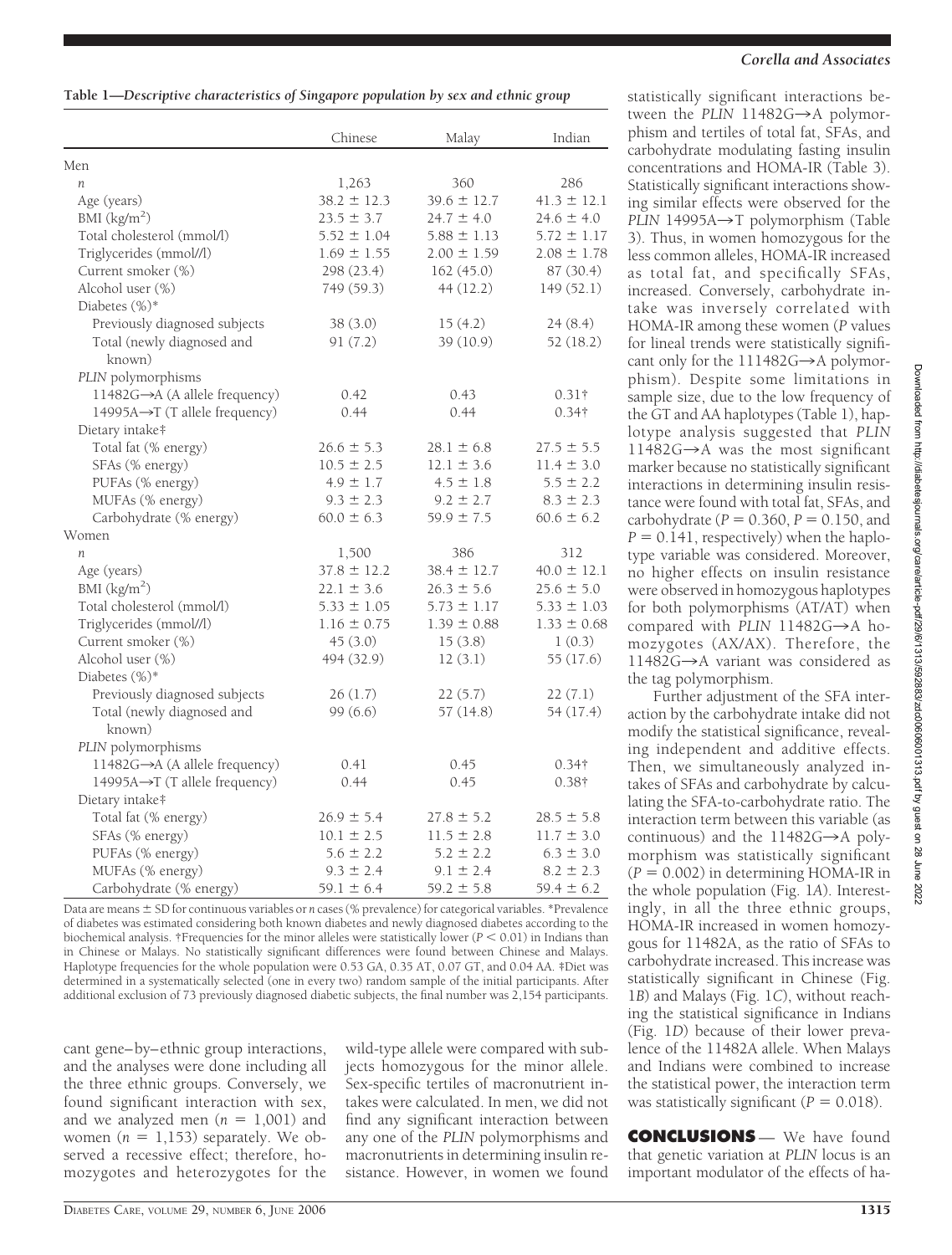#### Table 2—*Adjusted insulin resistance measures by* PLIN 11482*G*→A genotypes, sex, and ethnicity in a Singapore population

|                          |                  | Men<br>Women     |                   |       |                  |                  |                   |       |
|--------------------------|------------------|------------------|-------------------|-------|------------------|------------------|-------------------|-------|
|                          | GG               | GA               | AA                | $P^*$ | GG               | GA               | AA                | $P^*$ |
| Chinese                  |                  |                  |                   |       |                  |                  |                   |       |
| n                        | 436              | 605              | 222               |       | 526              | 728              | 246               |       |
| Fasting glucose (mmol/l) | $5.80 \pm 0.05$  | $5.80 \pm 0.04$  | $5.73 \pm 0.06$   | 0.597 | $5.46 \pm 0.05$  | $5.53 \pm 0.04$  | $5.47 \pm 0.07$   | 0.435 |
| 2-h glucose (mmol/l)†    | $6.64 \pm 0.12$  | $6.50 \pm 0.10$  | $6.56 \pm 0.17$   | 0.924 | $6.57 \pm 0.11$  | $6.86 \pm 0.10$  | $6.72 \pm 0.17$   | 0.213 |
| Fasting insulin (mU/l)   | $8.57 \pm 0.78$  | $7.52 \pm 0.66$  | $7.34 \pm 1.10$   | 0.400 | $7.08 \pm 0.17$  | $7.08 \pm 0.14$  | $6.88 \pm 0.25$   | 0.807 |
| 2-h insulin $(mU/l)$ †   | $57.74 \pm 2.60$ | $55.15 \pm 2.21$ | $50.71 \pm 3.63$  | 0.600 | $61.38 \pm 2.24$ | $62.89 \pm 1.90$ | $57.14 \pm 3.27$  | 0.621 |
| HOMA-IR                  | $1.82 \pm 0.0$   | $1.91 \pm 0.04$  | $1.81 \pm 0.07$   | 0.342 | $1.71 \pm 0.05$  | $1.74 \pm 0.04$  | $1.70 \pm 0.07$   | 0.672 |
| Malay                    |                  |                  |                   |       |                  |                  |                   |       |
| $\boldsymbol{n}$         | 116              | 177              | 67                |       | 113              | 202              | 71                |       |
| Fasting glucose (mmol/l) | $6.22 \pm 0.14$  | $6.04 \pm 0.12$  | $6.14 \pm 0.19$   | 0.354 | $6.28 \pm 0.18$  | $6.22 \pm 0.13$  | $5.70 \pm 0.22$   | 0.171 |
| 2-h glucose $(mmol/l)$ † | $7.50 \pm 0.29$  | $7.08 \pm 0.23$  | $7.26 \pm 0.39$   | 0.818 | $7.61 \pm 0.32$  | $7.90 \pm 0.24$  | $7.05 \pm 0.43$   | 0.348 |
| Fasting insulin (mU/l)   | $7.74 \pm 0.49$  | $8.16 \pm 0.39$  | $8.60 \pm 0.64$   | 0.563 | $9.96 \pm 0.65$  | $9.55 \pm 0.49$  | $9.21 \pm 0.83$   | 0.450 |
| 2-h insulin (mU/l)†      | $65.18 \pm 6.80$ | $73.31 \pm 5.38$ | $64.48 \pm 8.85$  | 0.546 | $74.70 \pm 5.53$ | $76.74 \pm 4.22$ | $74.87 \pm 7.47$  | 0.777 |
| HOMA-IR                  | $2.18 \pm 0.15$  | $2.11 \pm 0.12$  | $2.32 \pm 0.20$   | 0.520 | $2.59 \pm 0.20$  | $2.56 \pm 0.15$  | $2.33 \pm 0.27$   | 0.429 |
| Indian                   |                  |                  |                   |       |                  |                  |                   |       |
| $\boldsymbol{n}$         | 135              | 126              | 25                |       | 128              | 154              | 30                |       |
| Fasting glucose (mmol/l) | $6.23 \pm 0.17$  | $6.68 \pm 0.17$  | $6.30 \pm 0.39$   | 0.107 | $6.11 \pm 0.15$  | $6.10 \pm 0.13$  | $6.06 \pm 0.30$   | 0.978 |
| 2-h glucose (mmol/l)†    | $7.15 \pm 0.33$  | $8.15 \pm 0.34$  | $6.22 \pm 0.83$   | 0.083 | $7.52 \pm 0.34$  | $7.88 \pm 0.30$  | $7.89 \pm 0.70$   | 0.564 |
| Fasting insulin (mU/l)   | $10.60 \pm 0.75$ | $10.86 \pm 0.78$ | $8.46 \pm 1.77$   | 0.473 | $11.40 \pm 0.49$ | $10.74 \pm 0.45$ | $11.14 \pm 1.02$  | 0.772 |
| 2-h insulin $(mU/l)$ †   | $87.45 \pm 7.87$ | $91.18 \pm 8.14$ | $68.09 \pm 19.83$ | 0.470 | $92.49 \pm 6.72$ | $89.86 \pm 6.04$ | $99.33 \pm 13.93$ | 0.490 |
| HOMA-IR                  | $2.90 \pm 0.27$  | $3.03 \pm 0.28$  | $1.88 \pm 0.68$   | 0.282 | $2.88 \pm 0.16$  | $2.81 \pm 0.15$  | $3.12 \pm 0.35$   | 0.545 |

Data are means  $\pm$  SE. \*Test for homogenesis across genotypes. Means were adjusted for age, BMI, smoking, alcohol intake, physical activity, and diabetes status. †After the collection of the fasting sample, a 75-g oral glucose tolerance test was taken. After 2 h, a blood sample was obtained and glucose (2-h glucose) and insulin (2-h insulin) were measured. These tests were not carried out in diabetic subjects on medication (68 men: 34 Chinese, 13 Malays, and 21 Asian Indians; and 65 women: 24 Chinese, 22 Malays, and 22 Asian Indians).

bitual dietary fat and carbohydrate consumption on insulin resistance in a large sample of Asian women from the general population. The association between dietary fat or carbohydrate content and insulin resistance is currently generating a wide degree of public interest and academic debate (17–19). For several decades, medical societies have been promoting high-carbohydrate diets as part of a healthy diet aimed to prevent chronic diseases. More recently, lowcarbohydrate diets have been on the rise fostered by the notion that low-carbohydrate, high-fat diets improve insulin resistance in obese patients (18–21); however, there is insufficient evidence to make general recommendations for or against the use of low-carbohydrate diets (18–20). Moreover, the vast majority of studies have not taken into account the genetic characteristics of participants. Therefore, based on the enticing evidence supporting that genetic variation has an important influence in modulating the dietary effect on phenotypic traits (22), it is reasonable to assume that the effects of dietary composition on insulin resistance measures may be different depending on the individual genotype. However, the identification of relevant polymor-

phisms in candidate genes is not an easy task, as shown by the observed inconsistencies (23,24).

In the present study, we have investigated the *PLIN* gene because of the relevant physiological role that the adipose tissue plays in insulin resistance (2). Perilipin is the predominant protein associated with lipid storage droplets in adipocytes and one of the critical regulators implicated in the lipid mobilization (4–8). In examining *PLIN* variation, we have found a statistically significant genediet interaction between the *PLIN*  $11482G \rightarrow A$  and the *PLIN* 14995A $\rightarrow$ T polymorphisms and dietary fat and carbohydrate intake in determining insulin resistance in women. As these polymorphisms were in strong LD, it was difficult to determine their separate effects. However, the higher statistical significance obtained with the  $11482G \rightarrow A$  polymorphism as well as the results of haplotype analysis suggested that  $PLIN$   $11482G \rightarrow A$ was the most relevant marker, and we considered this variant as the tag polymorphism.

It is interesting to highlight that the gene-fat interactions were observed only for SFAs but not for MUFAs or PUFAs.

This supports a large body of research in animal models and humans suggesting that SFAs clearly worsen insulin resistance, while PUFAs and MUFAs may improve it (25). According to our results, Asian women in the highest SFA tertile had higher HOMA-IR (48% increase) than women in the lowest tertile, if they were homozygotes for the *PLIN* 11482G→A polymorphism. Conversely, *PLIN* 11482A homozygous women in the lowest carbohydrate tertile had a 24% higher HOMA-IR score than women in the highest carbohydrate tertile. When combined intakes of SFAs and carbohydrate were considered as a ratio, the differences were magnified. Our results show that the effects of SFA and carbohydrate content in the diet on insulin resistance in Asian women largely depends on the genotype and may contribute to explain the inconsistent results found in different epidemiological studies. Thus, McKeown et al. (26), in the Framingham Offspring cohort, found no association between total carbohydrate intake and HOMA-IR. Conversely, Lau et al. (27) reported that total carbohydrate were inversely related to HOMA-IR in Danish men and women. Several epidemiological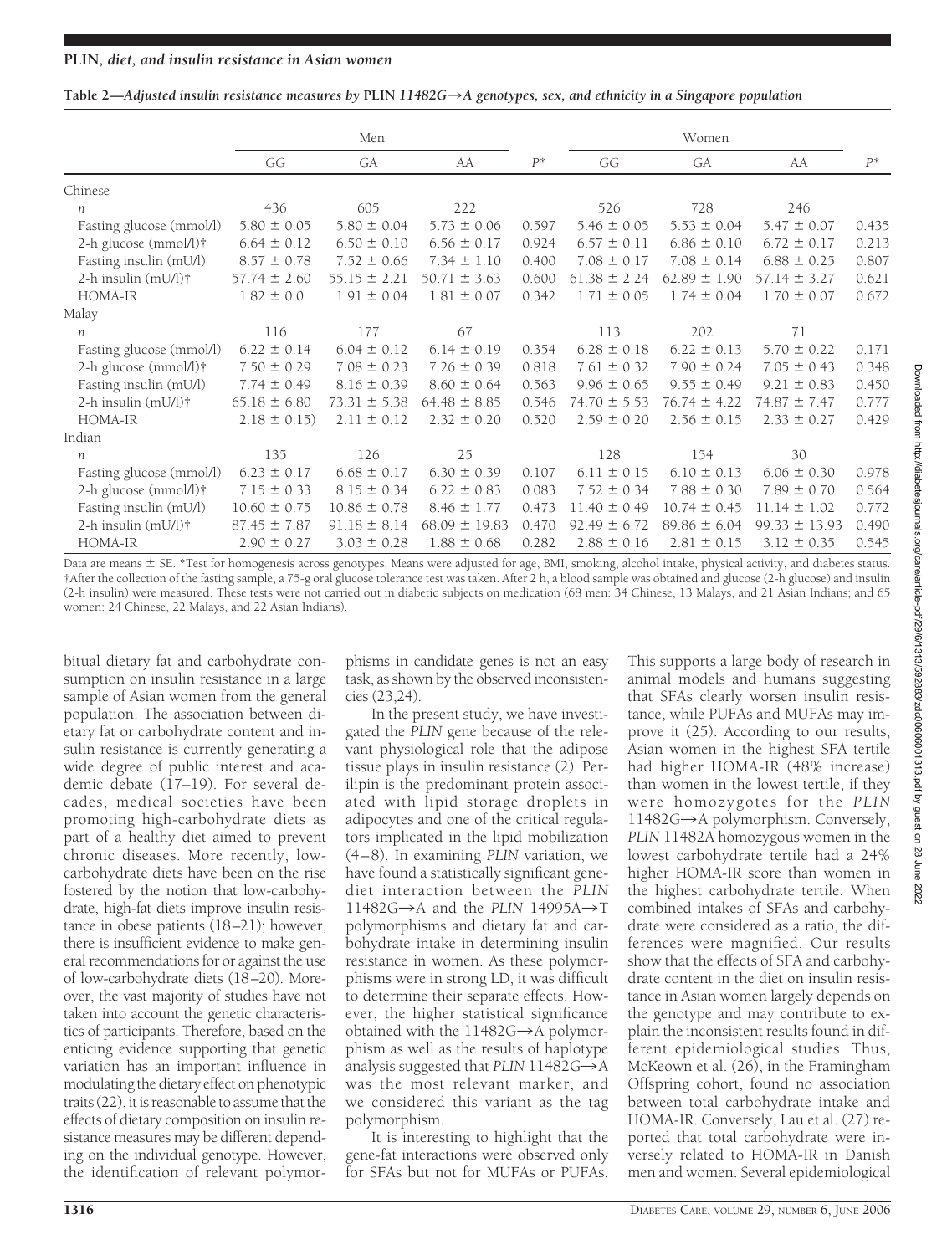#### *Corella and Associates*

|                                   |                        |            | Tertiles        |                 |                 | $\overline{P}$ | $\overline{P}$ |
|-----------------------------------|------------------------|------------|-----------------|-----------------|-----------------|----------------|----------------|
|                                   | Polymorphism           | Genotypes* | $1(n = 384)$    | $2(n = 385)$    | $3(n = 384)$    | trend†         | interaction#   |
| Total fat (tertiles of intake, %) |                        |            | $7.1 - 25.2$    | $25.2 - 29.8$   | $29.8 - 54.1$   |                |                |
| Fasting glucose (mmol/l)          | $11482G \rightarrow A$ | $GG + GA$  | $5.62 \pm 0.08$ | $5.60 \pm 0.07$ | $5.68 \pm 0.07$ | 0.713          | 0.425          |
|                                   |                        | AA         | $5.41 \pm 0.15$ | $5.56 \pm 0.14$ | $5.62 \pm 0.13$ | 0.327          |                |
| Fasting insulin (mU/l)            |                        | $GG + GA$  | $8.62 \pm 0.31$ | $8.16 \pm 0.29$ | $8.31 \pm 0.30$ | 0.824          | 0.010          |
|                                   |                        | AA         | $7.53 \pm 0.62$ | $8.10 \pm 0.62$ | $9.31 \pm 0.59$ | 0.134          |                |
| HOMA-IR                           |                        | $GG + GA$  | $2.23 \pm 0.09$ | $2.10 \pm 0.08$ | $2.19 \pm 0.08$ | 0.737          | 0.007          |
|                                   |                        | AA         | $1.89 \pm 0.18$ | $2.10 \pm 0.17$ | $2.41 \pm 0.17$ | 0.104          |                |
| Fasting glucose (mmol/l)          | 14995A→T               | $AA + AT$  | $5.58 \pm 0.07$ | $5.56 \pm 0.07$ | $5.69 \pm 0.07$ | 0.338          | 0.448          |
|                                   |                        | <b>TT</b>  | $5.55 \pm 0.14$ | $5.58 \pm 0.14$ | $5.63 \pm 0.12$ | 0.574          |                |
| Fasting insulin (mU/l)            |                        | $AA + AT$  | $8.58 \pm 0.28$ | $8.17 \pm 0.27$ | $8.24 \pm 0.26$ | 0.864          | 0.014          |
|                                   |                        | <b>TT</b>  | $7.58 \pm 0.88$ | $7.89 \pm 0.81$ | $9.33 \pm 0.91$ | 0.333          |                |
| HOMA-IR                           |                        | $AA + AT$  | $2.21 \pm 0.08$ | $2.08 \pm 0.08$ | $2.17 \pm 0.08$ | 0.726          | 0.012          |
|                                   |                        | <b>TT</b>  | $1.93 \pm 0.25$ | $2.16 \pm 0.23$ | $2.41 \pm 0.26$ | 0.287          |                |
| SFA (tertiles of intake, %)       |                        |            | $3.1 - 9.4$     | $9.4 - 11.8$    | $11.8 - 19.0$   |                |                |
| Fasting glucose (mmol/l)          | $11482G \rightarrow A$ | $GG + GA$  | $5.62 \pm 0.07$ | $5.6 \pm 0.07$  | $5.66 \pm 0.06$ | 0.818          | 0.004          |
|                                   |                        | AA         | $5.35 \pm 0.12$ | $5.55 \pm 0.12$ | $5.82 \pm 0.12$ | 0.014          |                |
| Fasting insulin (mU/l)            |                        | $GG + GA$  | $8.49 \pm 0.31$ | $8.37 \pm 0.33$ | $8.24 \pm 0.28$ | 0.938          | 0.004          |
|                                   |                        | AA         | $7.50 \pm 0.60$ | $7.52 \pm 0.61$ | $9.82 \pm 0.60$ | 0.030          |                |
| HOMA-IR                           |                        | $GG + GA$  | $2.19 \pm 0.09$ | $2.16 \pm 0.10$ | $2.17 \pm 0.08$ | 0.978          | 0.003          |
|                                   |                        | AA         | $1.79 \pm 0.17$ | $1.90 \pm 0.17$ | $2.65 \pm 0.17$ | 0.006          |                |
| Fasting glucose (mmol/l)          | 14995A→T               | $AA + AT$  | $5.63 \pm 0.07$ | $5.57 \pm 0.07$ | $5.64 \pm 0.06$ | 0.816          | 0.009          |
|                                   |                        | <b>TT</b>  | $5.38 \pm 0.14$ | $5.69 \pm 0.15$ | $5.91 \pm 0.14$ | 0.006          |                |
| Fasting insulin (mU/l)            |                        | $AA + AT$  | $8.29 \pm 0.25$ | $8.18 \pm 0.24$ | $7.89 \pm 0.30$ | 0.963          | 0.014          |
|                                   |                        | <b>TT</b>  | $7.59 \pm 0.85$ | $7.70 \pm 0.90$ | $9.20 \pm 0.87$ | 0.332          |                |
| HOMA-IR                           |                        | $AA + AT$  | $2.16 \pm 0.08$ | $2.15 \pm 0.09$ | $2.15 \pm 0.07$ | 0.983          | 0.005          |
|                                   |                        | <b>TT</b>  | $1.86 \pm 0.24$ | $2.00 \pm 0.26$ | $2.57 \pm 0.25$ | 0.095          |                |
| CHO (tertiles of intake, %)       |                        |            | $34.5 - 56.3$   | $56.3 - 61.7$   | 61.7-84.5       |                |                |
| Fasting glucose (mmol/l)          | $11482G \rightarrow A$ | $GG + GA$  | $5.52 \pm 0.07$ | $5.59 \pm 0.07$ | $5.72 \pm 0.06$ | 0.050          | 0.145          |
|                                   |                        | AA         | $5.72 \pm 0.13$ | $5.65 \pm 0.12$ | $5.39 \pm 0.12$ | 0.121          |                |
| Fasting insulin (mU/l)            |                        | $GG + GA$  | $8.07 \pm 0.30$ | $8.43 \pm 0.30$ | $8.55 \pm 0.30$ | 0.244          | 0.007          |
|                                   |                        | AA         | $9.10 \pm 0.61$ | $8.54 \pm 0.57$ | $7.32 \pm 0.64$ | 0.042          |                |
| HOMA-IR                           |                        | $GG + GA$  | $2.12 \pm 0.08$ | $2.06 \pm 0.09$ | $2.18 \pm 0.09$ | 0.338          | 0.004          |
|                                   |                        | AA         | $2.35 \pm 0.17$ | $2.16 \pm 0.16$ | $1.89 \pm 0.18$ | 0.046          |                |
| Fasting glucose (mmol/l)          | 14995A→T               | $AA + AT$  | $5.63 \pm 0.07$ | $5.50 \pm 0.07$ | $5.68 \pm 0.07$ | 0.726          | 0.293          |
|                                   |                        | <b>TT</b>  | $5.74 \pm 0.12$ | $5.53 \pm 0.13$ | $5.42 \pm 0.12$ | 0.213          |                |
| Fasting insulin (mU/l)            |                        | $AA + AT$  | $7.97 \pm 0.26$ | $8.52 \pm 0.27$ | $8.50 \pm 0.27$ | 0.162          | 0.008          |
|                                   |                        | <b>TT</b>  | $9.22 \pm 0.96$ | $8.28 \pm 0.78$ | $7.32 \pm 0.89$ | 0.127          |                |
| HOMA-IR                           |                        | $AA + AT$  | $2.10 \pm 0.08$ | $2.15 \pm 0.08$ | $2.21 \pm 0.08$ | 0.282          | 0.012          |
|                                   |                        | TT         | $2.39 \pm 0.28$ | $2.20 \pm 0.22$ | $1.92 \pm 0.26$ | 0.143          |                |

**Table 3—***Interactions between* **PLIN** *11482G*3*A and PLIN 14995A*3*T polymorphisms and intakes of total fat, SFAs, and carbohydrate in determining plasma insulin resistance–related measures in Singapore women (Chinese, Malay, and Asian Indian)*

Data are means  $\pm$  SE. \*The distribution of PLIN genotypes in these 1,153 women were 424 GG, 552 GA, and 177 AA for the 11482G $\rightarrow$ A and 378 AA, 567 AT, and 208 TT for the 14995A→T. †*P* for lineal trend was estimated by comparing adjusted means of insulin resistance variables across tertiles of macronutrient intake depending on the genotype group (expressed as percent of energy). Means were adjusted for ethnicity, age, BMI, cigarette smoking, alcohol consumption, physical activity, diabetes status, and energy intake. Further adjustment of means for fat or carbohydrate did not modify the statistical significance of results. ‡*P* value for the interaction term between the PLIN polymorphisms and tertiles of the corresponding macronutrient in the hierarchial multivariate regression model. CHO, carbohydrate.

studies (28–30) have found that total carbohydrate intake is unrelated to fasting insulin and diabetes risk. Some (31) have suggested that carbohydrate intake is not a sensitive enough measure, and the glycemic index has been proposed as a better measure to classify carbohydratecontaining foods. In the present study, we have not determined the glycemic index, precluding us from examining its interac-

tion with *PLIN* variation. However, although a high dietary glycemic index has been positively associated with HOMA-IR in some studies, uncertainties regarding its estimation reduce the glycemic index validity in observational studies (32). On the other hand, despite the widespread belief that SFA intake worsens cardiovascular disease risk–related variables (33), inconsistency also exists when the associ-

ation between SFAs and insulin resistance is examined in epidemiological studies (19,25). In the present study, SFAs were not associated with insulin resistance in the population as a whole. However, high-SFA and low-carbohydrate intakes were strongly associated with higher HOMA-IR in the subgroup of women who were homozygotes for the *PLIN* 11482G→A polymorphism. Interest-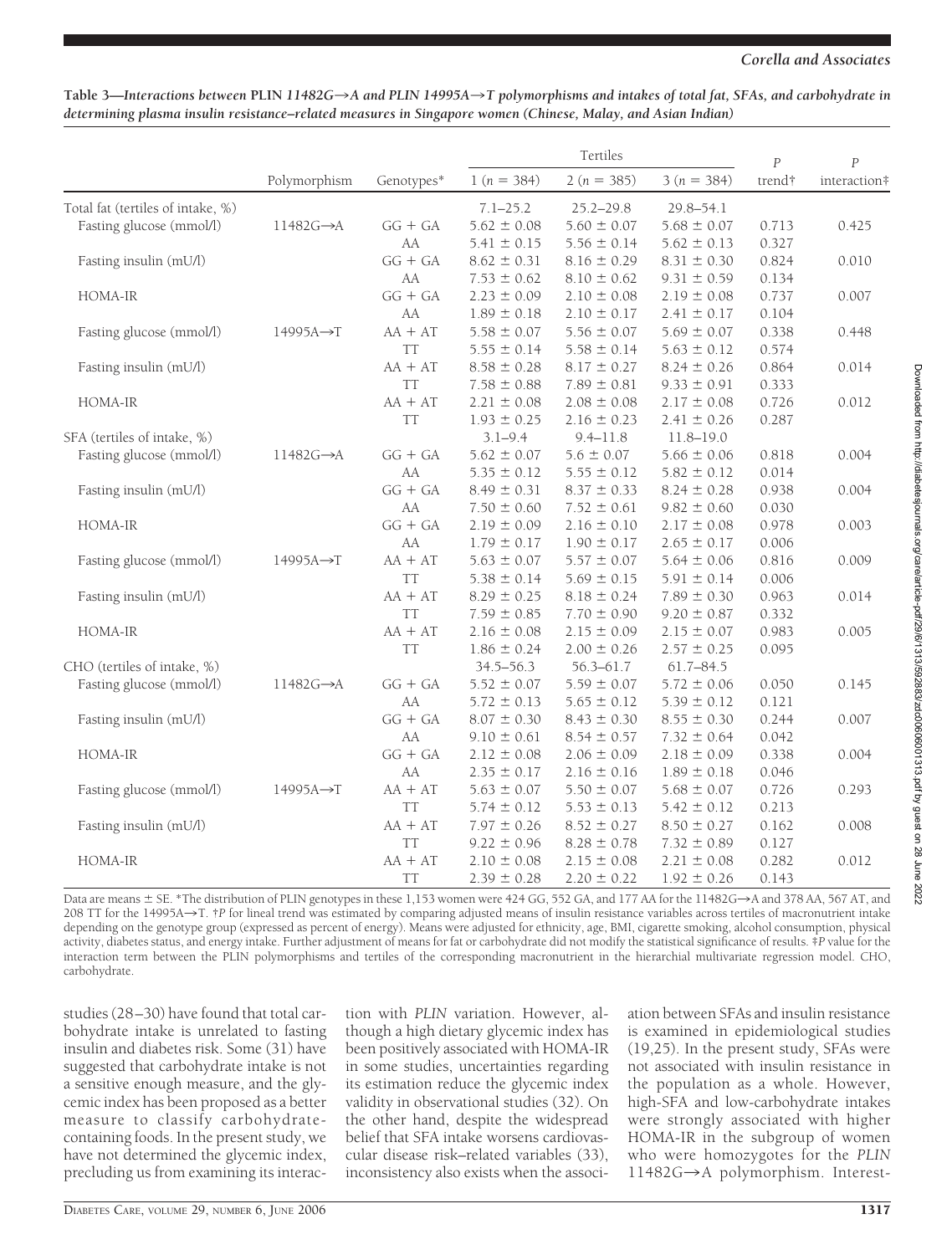

Figure 1—*Predicted values of HOMA-IR in women from the whole Singapore population (*A*), Chinese (*B*), Malays (*C*), and Indians (*D*) according to the* PLIN *11482G*3*A polymorphism (carriers of the 11482G allele:*  $n = 976$  in A,  $n = 598$  in B,  $n = 196$  in C, and  $n = 182$  in D; 11482 *A homozygotes:* n *177 in* A*;* n *116 in* B*,* n *43 in* C*, and* n *18 in* D*) plotted against the SFA-to-carbohydrate (CHO) ratio. Predicted values (Ln) were calculated from the regression model after adjustment for ethnic group, age, BMI, cigarette smoking, alcohol consumption, physical activity, diabetes status, and energy intake.* P *values indicate the statistical significance of the interaction term in the adjusted regression model, the statistical significance of the adjusted regression coefficient in the regression line corresponding to* PLIN *11482 A homozygotes, and the statistical significance of the adjusted regression coefficient in the regression line corresponding to carriers of the* PLIN *11482G allele. When Malay and Indian women were analyzed together in the* same multivariate adjusted model, the interaction term between SFA/carbohydrate and the PLIN 11482G $\rightarrow$ A polymorphism was statistically significant ( $P = 0.018$ ). The P values for the regres*sion coefficients were* P *0.005 in* PLIN *11482A homozygotes and* P *0.442 in carriers of the* PLIN *11482G allele (results not shown).*

ingly, this gene-diet interaction was consistently found among Chinese, Malay, and Indian women, despite their different susceptibilities to insulin resistance, increasing the level of causality of this statistical association. In contrast, we did not find statistically significant interactions in men. This finding is not surprising. Previous studies (9–11) analyzing *PLIN* genetic variation have revealed sex-specific associations in women. Moreover, Mittendorfer (34) examined the evidence regarding sex differences in insulin resistance and concluded that women are intrinsically more insulin resistant than men, possibly because of specific sexlinked gene expression and the resulting differences in metabolic control elements.

The biological mechanism underlying this gene-diet interaction remains to be determined; however, some experimental evidence supports our results. Thus, *PLIN* knockout mice that were resistant to obesity induced by a high-fat diet developed more insulin resistance than control mice (7). In addition, when studying the metabolic adaptation of *PLIN*-null mice (35), increased  $\beta$ -oxidation and increased insulin resistance with age was observed by another independent group. Although the *PLIN*  $11482G \rightarrow A$  polymorphism is located in an intron, Mottagui-Tabar et al. (8) reported that individuals carrying the 11482A allele had significantly reduced perilipin expression in their adipocytes, linking this polymorphism to a metabolic situation similar to that reported in *PLIN*null mice.

In summary, we found that Asian women with a moderate degree of insulin resistance and who were homozygotes for *PLIN* 11482A allele, have increased insulin resistance when consuming a high-SFA, low-carbohydrate diet. This gene-diet interaction was homogeneous among Chinese, Malay, and Indian women, adding consistency to this genetic marker and supporting the notion that dietary recommendations to improve insulin resistance should move forward to more personalized guidelines including relevant genetic information.

**Acknowledgments**— Supported by National Institutes of Health/National Heart, Lung, and Blood Grant no. HL54776; contracts 53-K06- 5-10, 58-1950-9-001, and 58-3148-2-083 from the U.S. Department of Agriculture; and Grant UV-Estades2005 (to D.C.), Valencia University, Spain.

## **References**

- 1. Zimmet P, Alberti KG, Shaw J: Global and societal implications of the diabetes epidemic. *Nature* 414:782–787, 2001
- 2. Eckel RH, Grundy SM, Zimmet PZ: The metabolic syndrome. *Lancet* 365:1415– 1428, 2005
- 3. Stern MP: Strategies and prospects for finding insulin resistance genes. *J Clin Invest* 106:323–327, 2000
- 4. Londos C, Gruia-Gray J, Brasaemle DL, Rondinone CM, Takeda T, Dwyer NK, Barber T, Kimmel AR, Blanchette-Mackie EJ: Perilipin: possible roles in structure and metabolism of intracellular neutral lipids in adipocytes and steroidogenic cells. *Int J Obes Relat Metab Disord* 20 (Suppl.)3:97–101, 1996
- 5. Martinez-Botas J, Anderson JB, Tessier D, Lapillonne A, Chang BH, Quast MJ, Gorenstein D, Chen KH, Chan L: Absence of perilipin results in leanness and reverses obesity in Lepr (db/db) mice. *Nat Genet* 26:474–479, 2000
- 6. Sztalryd C, Xu G, Dorward H, Contreras JA, Kimmel AR, Londos C: Perilipin A is essential for the translocation of hormone-sensitive lipase during lipolytic activation. *J Cell Biol* 161:1093–1103, 2003
- 7. Tansey JT, Sztalryd C, Gruia-Gray J, Roush DL, Zee JV, Gavrilova O, Reitman ML, Deng CX, Li C, Kimmel AR, Londos C: PLIN ablation results in a lean mouse with aberrant adipocyte lipolysis, enhanced leptin production, and resistance to diet-induced obesity. *Proc Natl Acad Sci USA* 98:6494–6499, 2001
- 8. Mottagui-Tabar S, Ryden M, Lofgren P, Faulds G, Hoffstedt J, Brookes AJ, Anders-